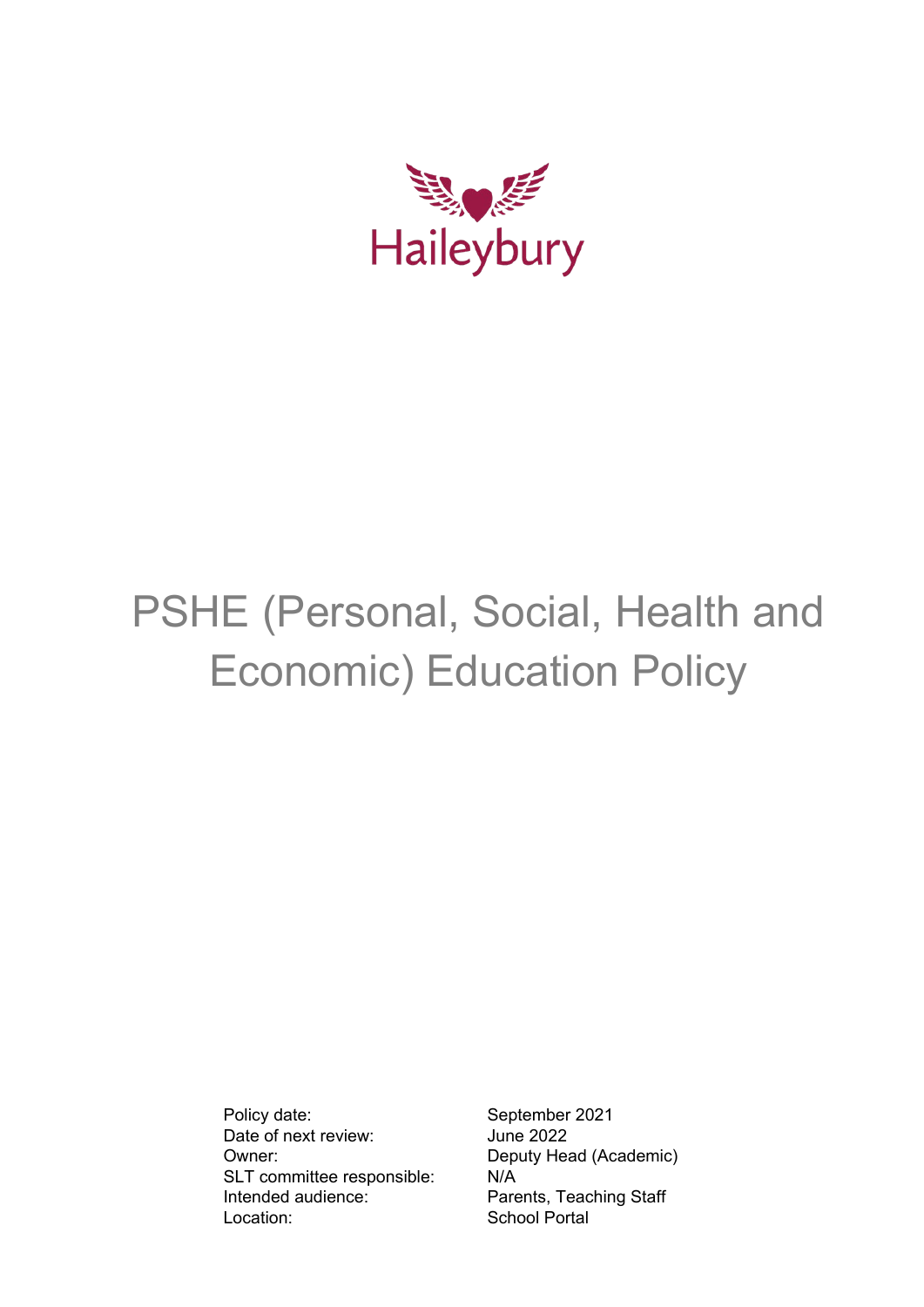#### **1. Aims of the PSHE programme**

- 1.1 The values and ethos of Haileybury are central to the Personal, Social, Health and Economic Education (PSHE) programme. In the School's ethos statement, the following aims are set down:
	- to provide a spiritual, ethical and intellectual framework within which fundamental issues are explored and informed choices made;
	- to nourish a respect for individuals of all ages:
	- to encourage a willingness to help others;
	- to foster excellence in scholarship and academic studies;
	- to be fundamentally a happy and purposeful school;
	- to offer an experience rich in variety, challenge and reward.
- 1.2 PSHE at Haileybury also reflects the five outcomes of the Every Child Matters Agenda. In this, pupils will develop values, attitudes, knowledge, skills and understanding in order to meet the Government's aims for every child, regardless of background or circumstance, which are: to be healthy; stay safe; enjoy and achieve; make a positive contribution; and achieve economic wellbeing.
- 1.3 Additionally the PSHE programme at Haileybury emphasises the following:
	- to support and develop the self-esteem of all pupils;
	- to encourage care and respect and responsibility towards others;
	- to promote values of inclusion, diversity and equality for all;
	- to develop skills for building healthy, respectful relationships focusing on family and friendships, in all contexts, including online;
	- to develop essential understanding of how to be healthy with a focus on risk areas such as drugs and alcohol, as well as introducing knowledge about intimate relationships and sex;
	- to foster pupil wellbeing and develop resilience and character, and knowledge and capability to take care of themselves and receive support if problems arise;
	- to recognise the worth of pupils' own and others' achievements;
	- to enable pupils to take increasing responsibility for their own learning and behaviour;
	- to prepare pupils for future vocational opportunities.
- 1.4 This policy should be read in conjunction with the following policies: *Counter-Bullying, ICT acceptable use, Equal Opportunities, Fundamental British Values, Rewards, Behaviour and Sanctions* and *Safeguarding Children and Child Protection at Haileybury*.
- 1.5 A number of government documents inform this policy including:
	- [Mental Health and Behaviour in Schools.](https://www.gov.uk/government/publications/mental-health-and-behaviour-in-schools--2)
	- [Promoting Fundamental British Values as part of SMSC in schools.](https://www.gov.uk/government/uploads/system/uploads/attachment_data/file/380595/SMSC_Guidance_Maintained_Schools.pdf)
	- [SMSC requirements for independent schools.](https://www.gov.uk/government/publications/improving-the-smsc-development-of-pupils-in-independent-schools)
	- [Relationships Education, Relationships and Sex Education \(RSE\) and Health Education.](https://assets.publishing.service.gov.uk/government/uploads/system/uploads/attachment_data/file/805781/Relationships_Education__Relationships_and_Sex_Education__RSE__and_Health_Education.pdf)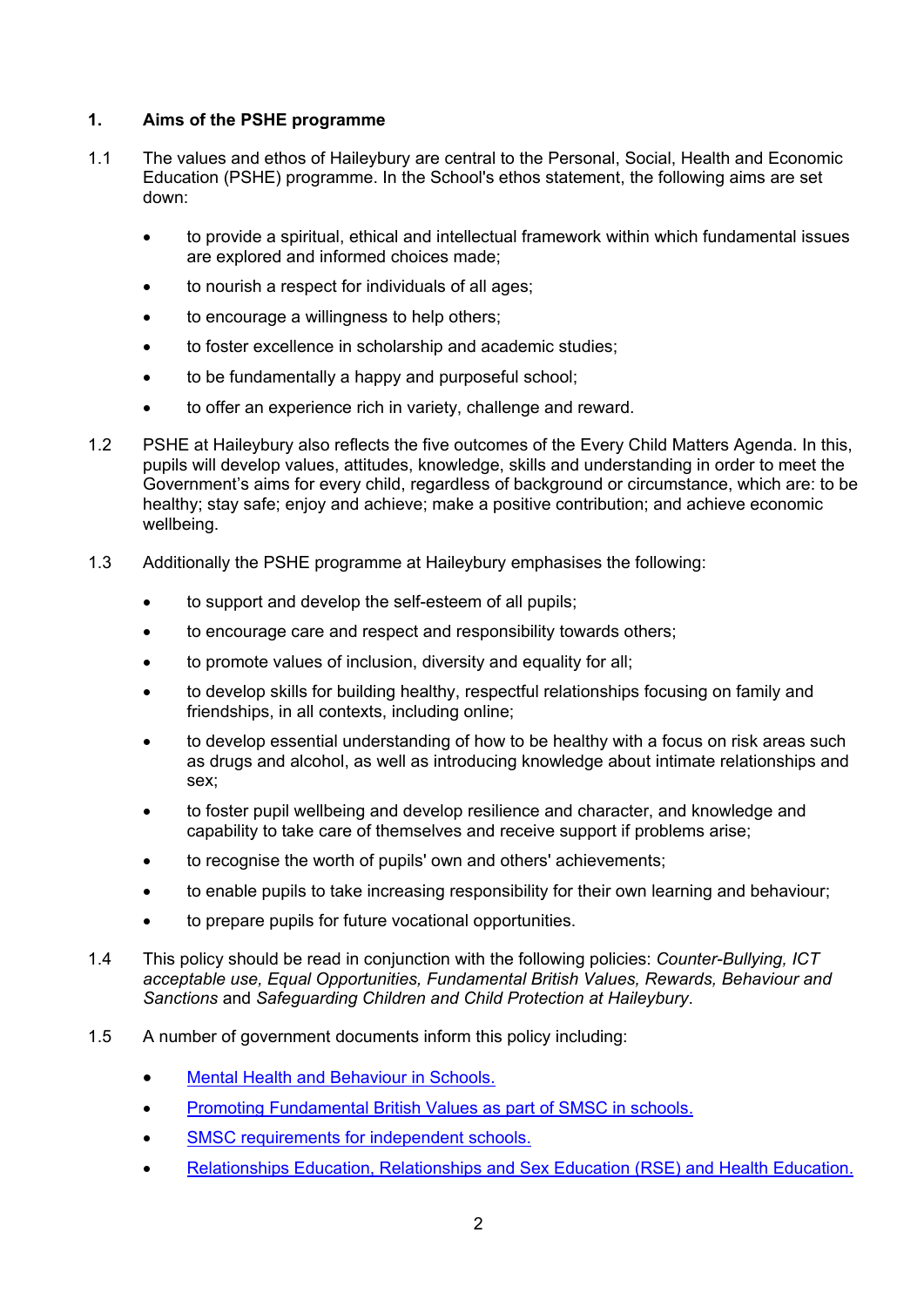#### **2. Overview of the PSHE Programme**

- 2.1 The overarching concepts developed through the Programme of Study across the years are:
	- **Identity** (their personal qualities, attitudes, skills, attributes and achievements and what influences these; understanding and maintaining boundaries around their personal privacy, including online).
	- **Relationships** (including different types and in different settings, including online).
	- **A healthy** (including physically, emotionally and socially), **balanced lifestyle** (including within relationships, work-life, exercise and rest, spending and saving and lifestyle choices).
	- **Risk** (identification, assessment and how to manage risk, rather than simply the avoidance of risk for self and others) **and safety** (including behaviour and strategies to employ in different settings, including online in an increasingly connected world.
	- **Diversity and equality** (in all its forms, with due regard to the protected characteristics set out in the Equality Act 2010).
	- **Rights** (including the notion of universal human rights), responsibilities (including fairness and justice) and consent (in different contexts).
	- **Change** (as something to be managed) and resilience (the skills, strategies and 'inner resources' we can draw on when faced with challenging change or circumstance).
	- **Power** (how it is used and encountered in a variety of contexts including online; how it manifests through behaviours including bullying, persuasion, coercion and how it can be challenged or managed through negotiation and 'win-win' outcomes).
	- **Career** (including enterprise, employability and economic understanding).
- 2.2 A copy of the PSHE programme and the scheme of work can be found on the curriculum microsite, and within the relevant folder in the School's Shared Area.

## **3. PSHE outside the classroom**

- 3.1 As a boarding school, Haileybury is advantageously placed to provide opportunities to assist with the personal, social and health related education of the pupils. Almost every aspect of life at Haileybury - be it formal lessons, discussion of a report with a tutor, rehearsing a play, relaxation time in-house or activity on the sports fields - involves the development of a pupil's moral, social and personal sensibilities. The following list, which is by no means exhaustive, indicates areas of PSHE currently addressed outside the formal taught PSHE curriculum at Haileybury:
- 3.2 **Visiting speakers** PSHE at Haileybury is further enhanced by a programme of visiting speakers on a variety of topics.
- 3.3 **Tutorial Programme** Pupils in all year groups are in a House based tutor group of around ten pupils. They meet with their tutor formally on a weekly basis and informally around the School such as in boarding houses, in Dining Hall and at events. The tutorial programme links in to the PSHE provision and allows diverse topics to be addressed and discussed in small groups. This is particularly useful when helping pupils in making the transition between year groups, setting targets, reflecting on progress, both in an academic, sporting and co-curricular sense, and addressing issues such as bullying. In Fifths and the Sixth Form, there is a strong focus on higher education, careers and university applications and time is provided to discuss and address current affairs, politics and other relevant issues.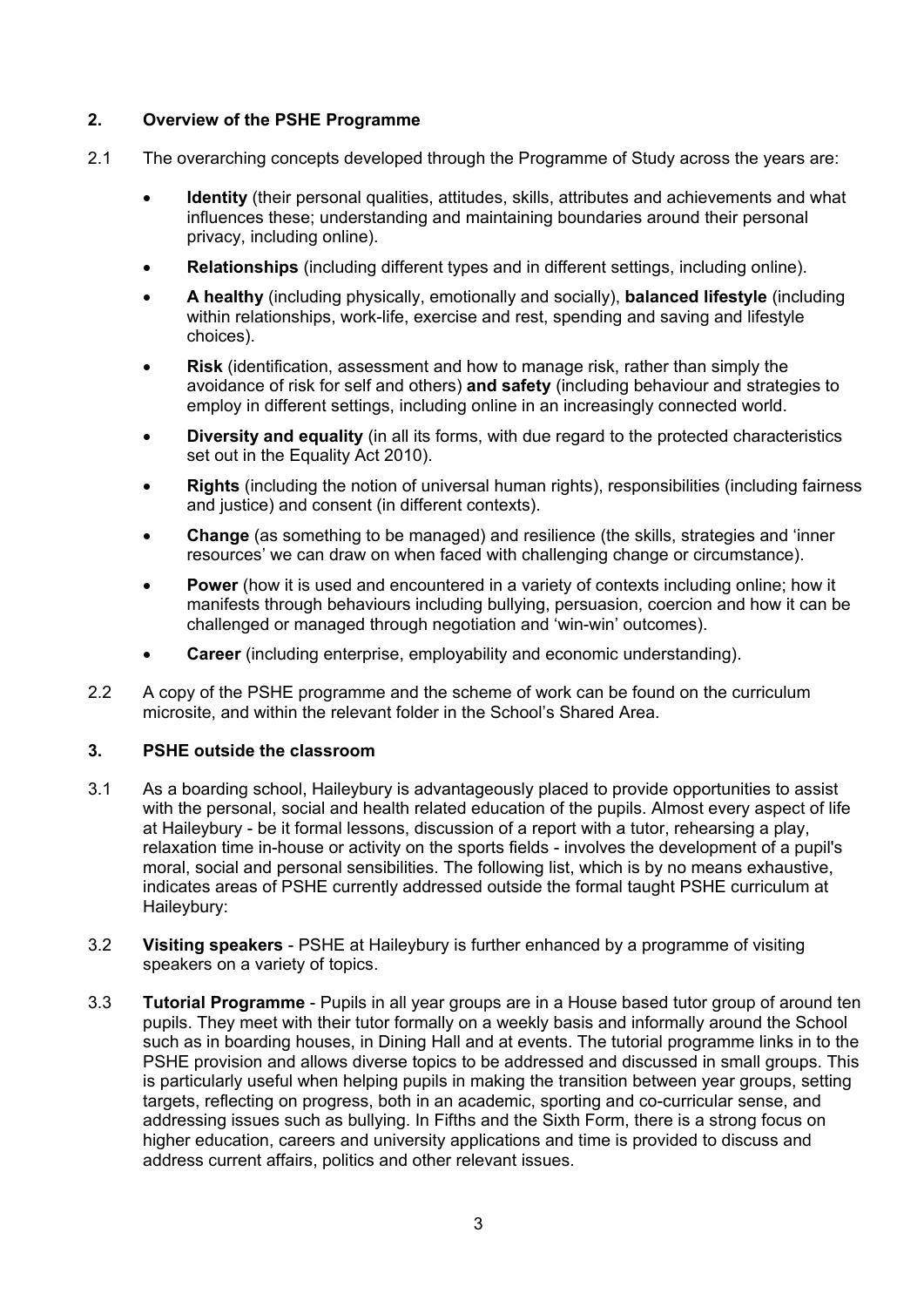- 3.4 **Chapel** Pupils attend services in Chapel during the week. These services provide opportunities for the pupils to lead the act of worship as well as to receive moral and spiritual messages as members of the congregation. The School's resident Chaplain provides a contact point for pupils who require assistance or guidance.
- 3.5 **The Health Centre** The Health Centre team support the delivery of PSHE and provide services and advice for those that require them. The Health Centre is open 24 hours per day, seven days a week in term time.
- 3.6 **School Counsellors** The Counsellors are available to listen to pupils, to meet parents and to provide advice and guidance about accessing further services.
- 3.7 **CCF, Duke of Edinburgh Award Scheme and Haileybury's own Coghill and Adventure Skills Programme** - These activities offer a range of experiences including first aid, navigation, outdoor education, cookery and nutrition, community service, sailing and flying, all of which encourage pupils to be self-reliant, confident and adventurous. Senior cadets in the CCF and Sixth Form helpers in the Coghill and Adventure Skills programmes are encouraged to develop their leadership and communication skills.
- 3.8 **Community Service** Pupils can take part in activities such as visiting elderly people, helping with riding for the disabled, assisting at local primary schools and recycling, helping foster in pupils an awareness of the needs of others and of the obligation to help those less fortunate than themselves.
- 3.9 **Model United Nations (MUN)** MUN gives pupils a greater awareness of current affairs and political issues and encourages initiative, teamwork and confidence. Pupils are given the opportunity to debate current issues with other pupils from around the world.
- 3.10 **The Charities Committee** The Committee in particular supports the objectives of the PSHE department. Pupils on this committee select the School's three nominated charities each year and then work to raise funds for them.
- 3.11 **Careers and University Guidance** The Sixth Form team in conjunction with HMs, tutorial staff and HoDs offer pupils advice and assistance with careers and study options, helping all pupils to learn to make sensible and responsible choices about their future. There are workshops and seminars to assist with UCAS and the university application, including the use of BridgeU. There is a dedicated careers morning for Lower Sixth pupils who can attend a variety of talks on different job and career opportunities and follow-on sessions. Fifth Form pupils undertake a test in the autumn term to determine possible career choices.
- 3.12 **The Prefect system** Haileybury provides opportunities for the development of leadership skills in the pupils of the Year 13 group. These prefects are chosen as the result of an application process and selection follows feedback gathered extensively from among the staff and pupils. Two training sessions, one in the summer term and one early in the autumn term assist with the process. Regular prefect meetings give further opportunities for discussion of school related issues.

## **4. Equality, Diversity and Fundamental British Values**

- 4.1 The programme is designed actively to promote equality, diversity and the Fundamental British Values, and to form a part of the School's approach to the Prevent strategy, with regard to the following:
	- the Prevent duty departmental advice for schools and childcare providers (DFE, June 2015);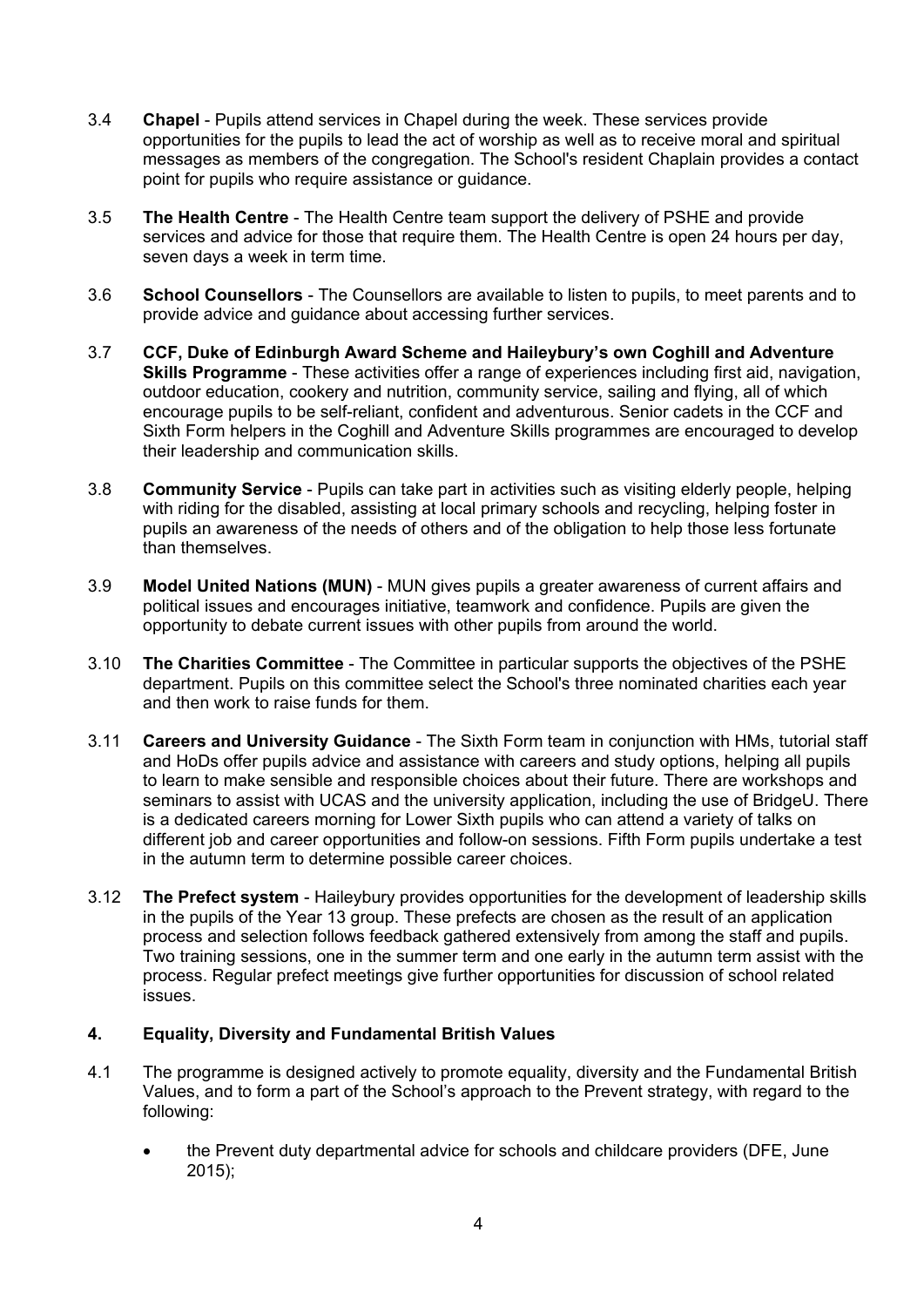- the use of social media for online radicalisation  $-$  guidance note (DFE, July 2015);
- the School is also fully committed to ensuring that the application of this policy is nondiscriminatory in line with the UK Equality Act (2010);
- [educateagainsthate.com.](https://educateagainsthate.com/)
- 4.2 Key aims of the Haileybury PSHE programme include developing a respectful school community, actively promoting the Fundamental British Values of democracy, the rule of law, individual liberty, and mutual respect and tolerance of those with different faiths and beliefs ensuring that principles are actively promoted which:
	- enable pupils to develop their self-knowledge, self-esteem and self-confidence;
	- enable pupils to distinguish right from wrong and to respect the civil and criminal law of England;
	- encourage pupils to accept responsibility for their behaviour, show initiative and understand how they can contribute positively to the lives of those living and working in the locality in which the School is situated and to society more widely;
	- enable pupils to acquire a broad general knowledge of and respect for public institutions and services in England;
	- further tolerance and harmony between different cultural traditions by enabling pupils to acquire an appreciation of and respect for their own and other cultures;
	- encourage respect for other people, paying particular regard to the protected characteristics set out in the 2010 Act;
	- encourage respect for democracy and support for participation in the democratic process, including respect for the basis on which the law is made and applied in England.
- 4.3 In addition the taught PSHE programme and the wider curriculum of the School aim to:
	- develop an understanding of how citizens can influence decision-making through the democratic process;
	- develop an appreciation that living under the rule of law protects individual citizens and is essential for their well-being and safety;
	- develop an understanding that there is a separation of power between the executive and the judiciary, and that while some public bodies such as the police and the army can be held to account through Parliament, others such as the courts maintain independence:
	- foster an understanding that the freedom to hold other faiths and beliefs is protected in law;
	- foster an acceptance that people having different faiths or beliefs to oneself (or having none) should be accepted and tolerated, and should not be the cause of prejudicial or discriminatory behaviour;
	- foster an understanding of the importance of identifying and combatting discrimination.

#### **5. Relationships and Sex Education at Haileybury**

5.1 See [this link](https://www.haileybury.com/content/uploads/2021/04/Relationships-and-Sex-Education-RSE-Policy-January-2021.pdf) for separate policy.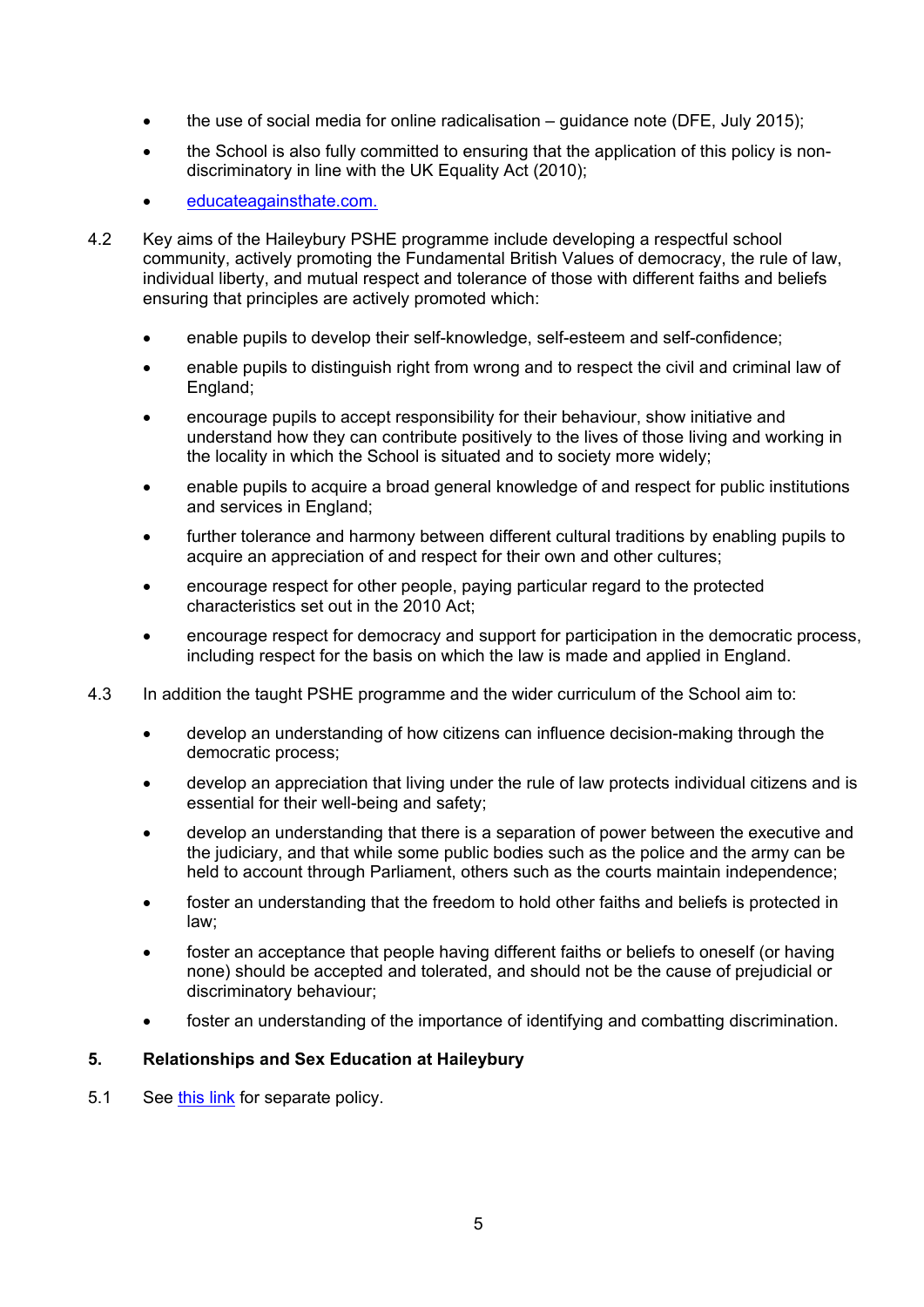### **6. Health and Wellbeing**

- 6.1 The School recognises the importance of educating its pupil in health and wellbeing. This includes (list not exhaustive):
- 6.2 Emotional wellbeing:
	- how to talk about their emotions accurately and sensitively, using appropriate vocabulary;
	- that happiness is linked to being connected to others;
	- how to recognise the early signs of mental wellbeing concerns:
	- common types of mental ill health (e.g. anxiety and depression);
	- how to critically evaluate when something they do or are involved in has a positive or negative effect on their own or others' mental health.
- 6.3 Physical wellbeing:
	- the benefits and importance of physical exercise, time outdoors, community participation and voluntary and service-based activities on mental wellbeing and happiness;
	- the positive associations between physical activity and promotion of mental wellbeing, including as an approach to combat stress;
	- the characteristics and evidence of what constitutes a healthy lifestyle, maintaining a healthy weight, including the links between an inactive lifestyle and ill health, including cancer and cardio-vascular ill-health;
	- how to maintain healthy eating and the links between a poor diet and health risks, including tooth decay and cancer;
	- the importance of sufficient good quality sleep for good health and how a lack of sleep can affect weight, mood and ability to learn;
	- the facts and science relating to immunisation and vaccination.
- 6.4 E-safety:
	- the similarities and differences between the online world and the physical world, including: the impact of unhealthy or obsessive comparison with others online (including through setting unrealistic expectations for body image), how people may curate a specific image of their life online, over-reliance on online relationships including social media, the risks related to online gambling including the accumulation of debt, how advertising and information is targeted at them and how to be a discerning consumer of information online;
	- how to identify harmful behaviours online (including bullying, abuse or harassment) and how to report, or find support, if they have been affected by those behaviours.
- 6.5 Drugs, alcohol and tobacco:
	- the facts about legal and illegal drugs and their associated risks, including the link between drug use, and the associated risks, including the link to serious mental health conditions;
	- the law relating to the supply and possession of illegal substances.
- 6.6 Adolescence: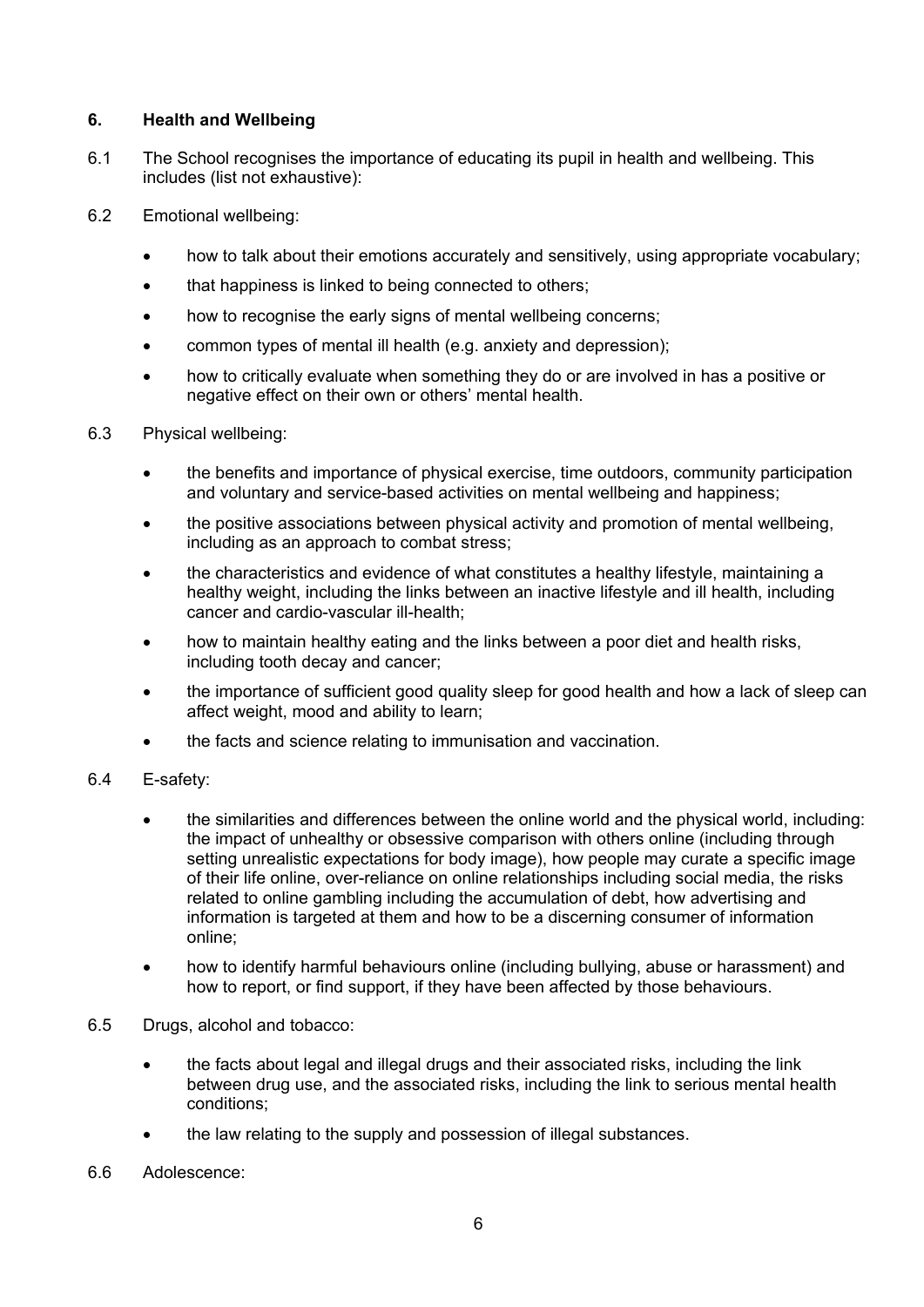- key facts about puberty, the changing adolescent body and menstrual wellbeing;
- the main changes which take place in males and females, and the implications for emotional and physical health.
- 6.7 Embedded within the PSHE and assembly programmes are sessions on social media, cyberbullying and online security. Outside experts are invited to speak to the teaching staff and year groups to help the pupils develop safer online behaviours and promote digital literacy.